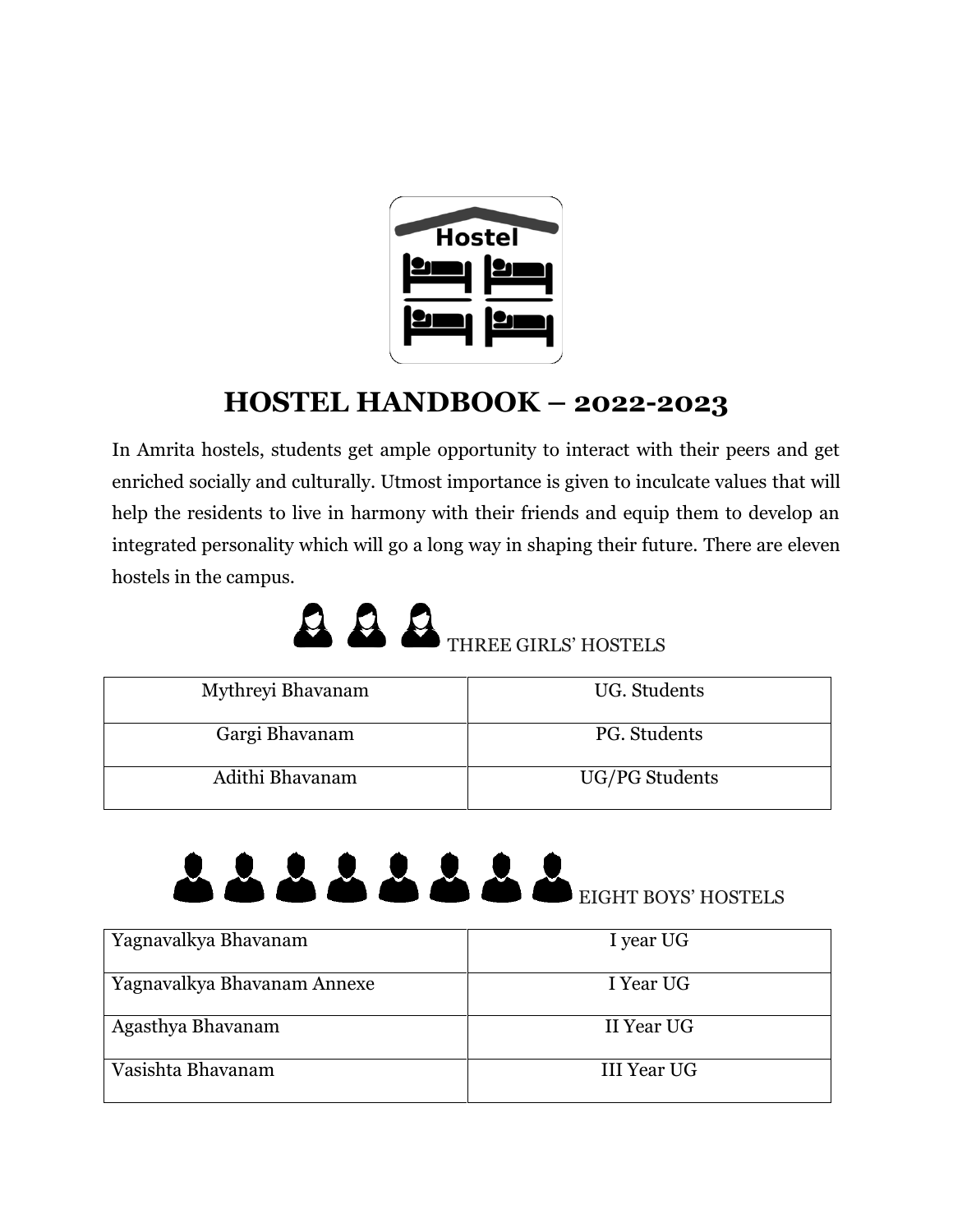| Nachiketas Bhavanam<br>Sri Vyasa Maharishi Bhavanam | <b>IV Year UG</b> |
|-----------------------------------------------------|-------------------|
| Gauthama Bhavanam                                   | PG                |
| Kapila Bhavanam                                     | UG/PG Students    |

The total built-up area of the hostels is about 10 lakhs sq. feet. The girls' hostels can accommodate around 2400 students and the boys' hostels can accommodate around 4000 students.

General rules and regulations governing hostel life and administration are included in this booklet for uniform and transparent handling of various issues. In case of difficulty in interpretation of any rule or regulation, clarification may be sought from the Chief Warden. The administration reserves the right to alter the rules and regulations as and when required.



#### **HOSTEL ADMINISTRATION**

The following officers/staff constitute the Hostel administration:

| Chief Warden                               |
|--------------------------------------------|
| Deputy Chief Warden                        |
| Chief Faculty Warden (CFW) for each hostel |
| Resident Wardens (RW) for each Hostel      |
| Supervisors (SUP) for each Hostel          |

Hostels are managed by the Council of Wardens which comprises of the Chief Warden, Deputy Chief Warden and Chief Faculty Wardens who are senior faculty members of the University as its members. Each hostel is managed by a hostel committee headed by a Chief Faculty Warden, who will be a faculty at the level of Assistant Professor or above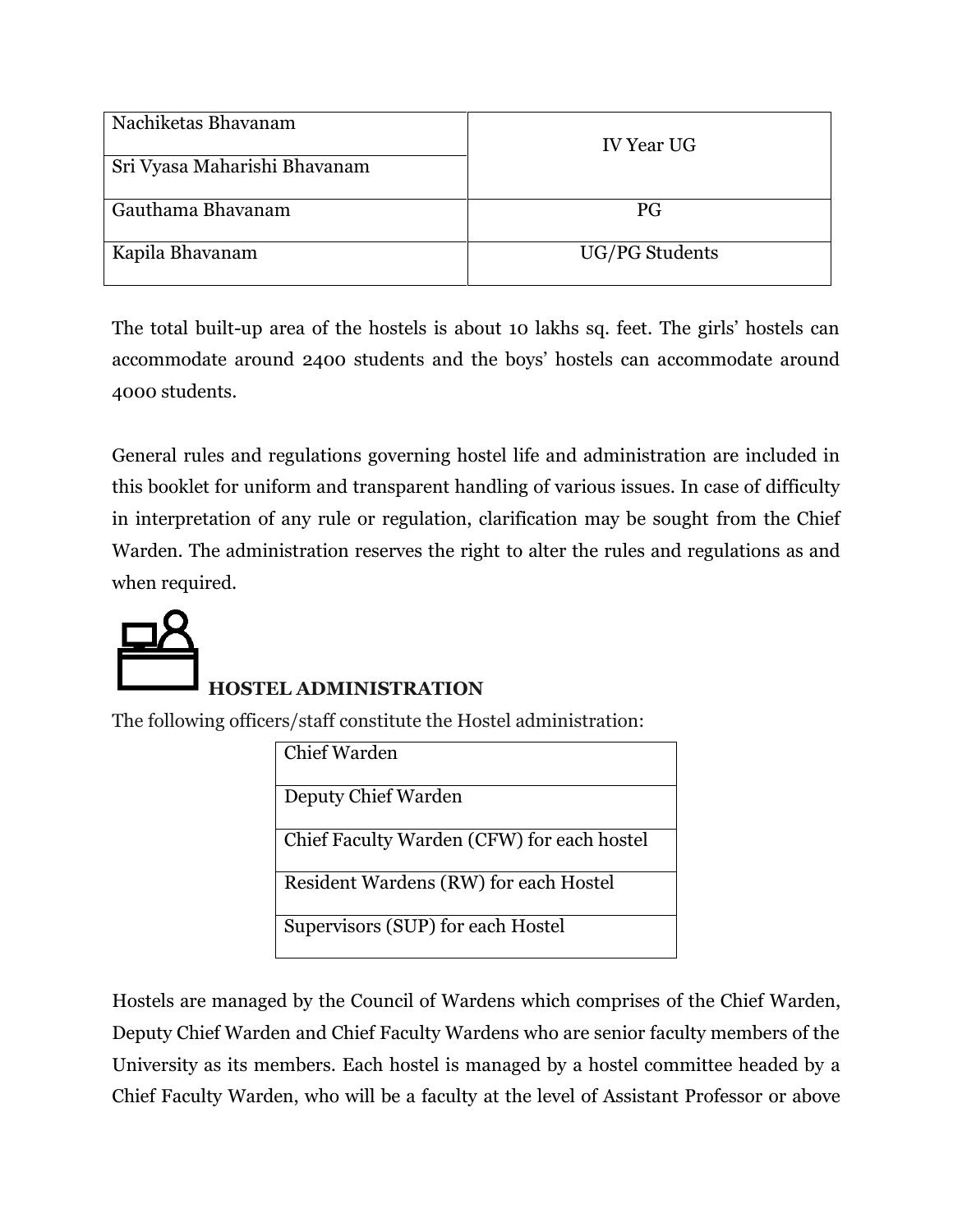and Resident Wardens who are directly in charge of the students of the hostel to which they are attached. One of the unique features of Amrita hostels is the mentoring system facilitated through full-time resident wardens. Each resident warden is to look after 200-250 students. Resident Wardens will interact with the students under their care on a day-to-day basis. They will monitor the academic, extracurricular activities and wellbeing of the residents and counsel them whenever required. The resident wardens in proper coordination with the parents and the class advisors act as local guardians of the students.



#### **Admission & Allotment of Rooms**

- 1. Admission into the Hostel is NOT a right but a privilege extended' to facilitate a peaceful academic environment in the campus, provided the student follows the rules and regulations of the Hostel.
- 2. At the time of admission and at the beginning of every academic year, each resident is required to submit a duly filled-in 'Hostel Admission' form available at the link https://intranet.cb.amrita.edu/?q=node/638. Any change of address/telephone number of the parent / local guardian, at any point in time, has to be promptly intimated to the hostel office in writing.
- 3. The hostel and mess fee should be paid before the commencement of each academic year.
- 4. Students are generally not permitted to vacate the hostel and stay outside on their own. However, if for any valid reason, after admission is made to the Hostel or during the middle of the academic year, if the parent desires to make their own residential accommodation for his son/daughter to stay with them or with their relatives outside the campus at their own risk, they should approach the Chief Warden with a written request in which the local residential address with phone number, where they intend to stay should be mentioned and take special permission from the Chief Warden in writing to do so. A permission letter from the Chairman/Chairperson of the Department to which the student is attached is also necessary. The identity card possessed by the student should be surrendered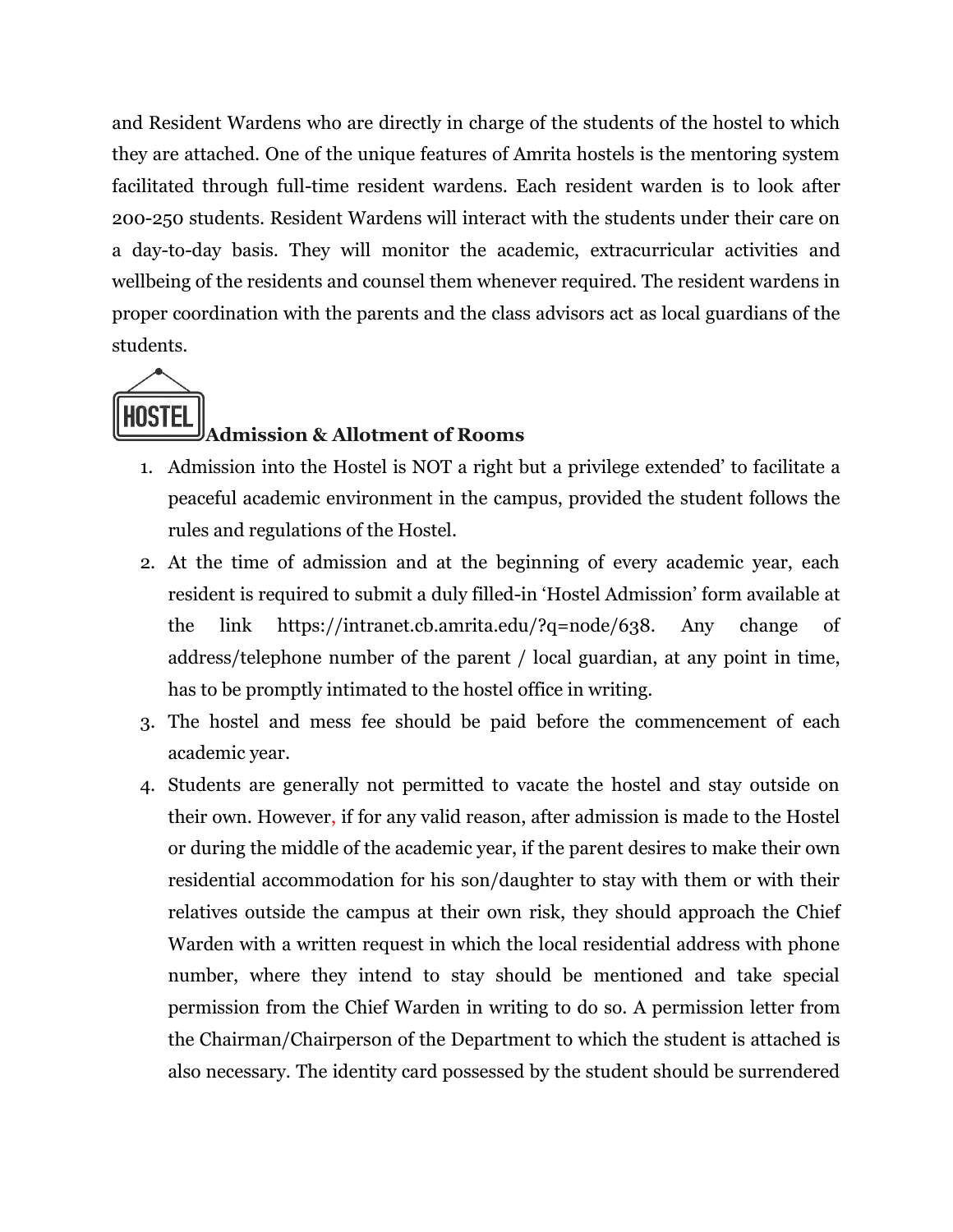to the hostel office and he/she may apply for a fresh identity card. Additional details are available with the hostel office.

- 5. Students will generally be provided with essential furniture and fittings in each room. Residents of the hostel should ensure that lights & fans are switched off and their rooms locked when they leave their rooms. Rooms once allotted to the students for an academic year will not be changed except under special circumstances with the permission of the Chief Faculty Warden.
- 6. Resident warden's/Hostel authorities may inspect/enter any room, at any time to satisfy themselves that the students maintain discipline and cleanliness/tidiness/hygiene.
- 7. The hostel is an integral part of the University. Any act of indiscipline in the hostel will attract penal action from the hostel administration/University.
- 8. The student shall vacate the Hostel on completion of the End-semester examination of the academic year with a grace period of three (3) days only. He / She shall seek re-admission in the subsequent academic year for continuing his/her stay in the hostel if required.

#### **Code of Conduct**

- All residents are required to maintain high standards of behaviour expected of students of a prestigious university such as ours. They are expected to be courteous with everyone both inside and outside the campus.
- The student should ensure that he/she always upholds the dignity and reputation of Amrita University and he/she shall not do anything directly/indirectly that may bring discredit/damage to the reputation of Amrita.
- The silent hours in the hostel will be from 11.00 pm to 5.30 am which should be observed by all residents.
- All students are required to carry their valid Identity Cards issued to them by the University.
- The rooms, common areas and surroundings should be kept clean and hygienic.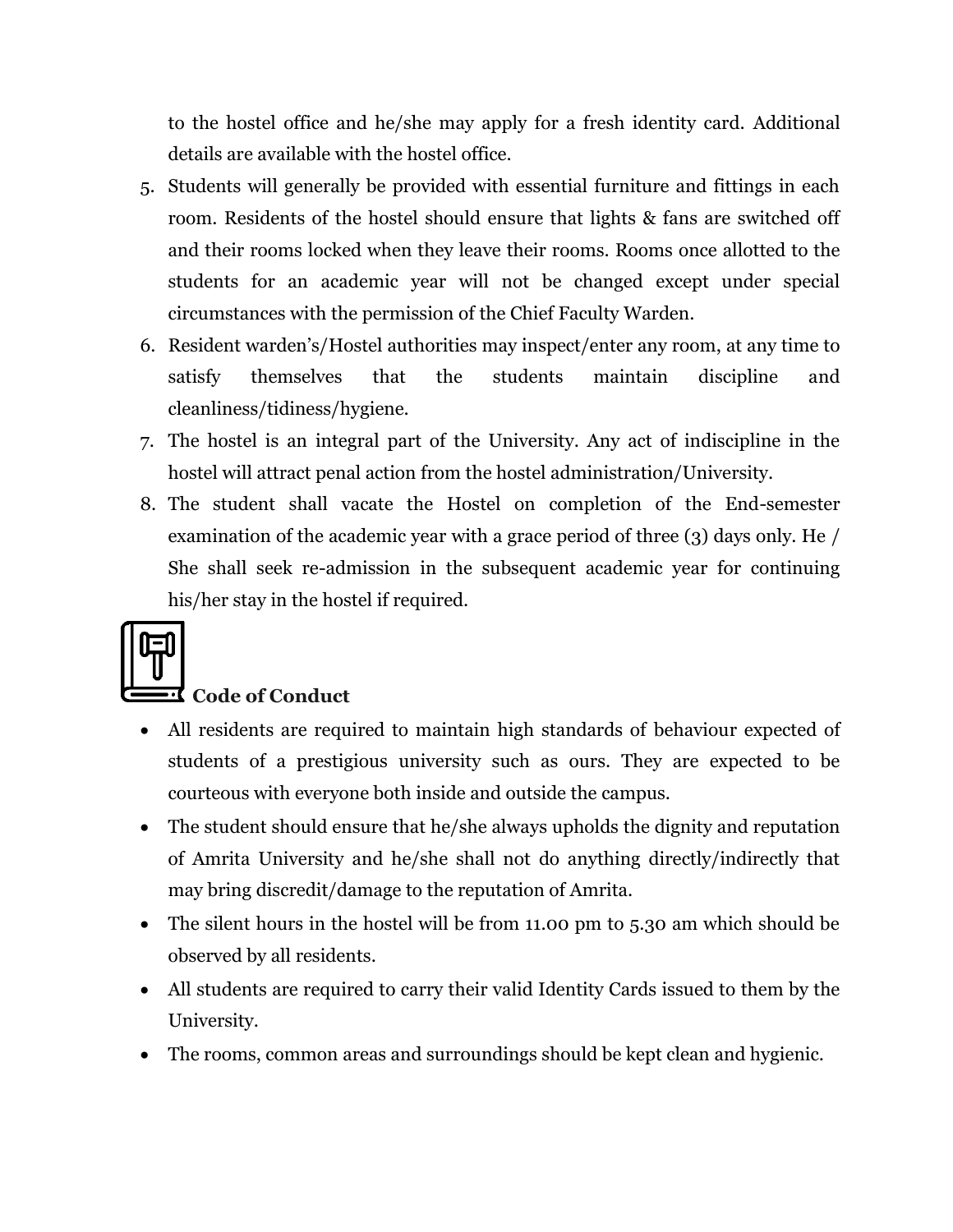- The student needs to be regular and punctual during the academic sessions (Theory / Practical / Special class) in the university and he/she shall not absent himself / herself from academic sessions and stay back in the hostel room during such sessions except in case of illness duly recommended by our medical officer.
- Students shall return to the respective Hostels after attending the academic/nonacademic sessions including late hour library work, laboratory practicals etc. in the academic blocks and shall remain in the Hostel Rooms allotted to him / her before 10:00 P.M (9:00 P.M in the case of girls' students) every day.
- Rooms are allotted to each student on his/her personal responsibility. He / She should see to the upkeep of the room and its premises. Students should bring to the notice of the Resident Warden, any maintenance work (Civil, Carpentry or Electrical), needed in their rooms.
- Students shall occupy the room allotted and he/she shall not change the room without prior permission or occupy some other room allotted to other residents or found to be spending most of their time in some other's rooms under any pretext. The violation of this rule will be viewed seriously and may entail even expulsion from the Hostel.
- Every resident of a room is responsible for any damage to the property in the room during his / her occupancy of that room and will be required to fund the repair if any. He/she is required to fill in the inventory of the furniture and other items available and hand over the furniture & other materials in good condition when he/she changes/vacates the room/ hostel.
- The use of electrical appliances such as immersion heaters, electric stove/heaters / and electric iron/induction cookers is forbidden in any of the rooms allotted. The electrical wiring in the hostel is not designed for such a heavy load.
- Private cooking in the hostels/student's room is strictly forbidden. Such appliances, if found will be confiscated and will not be returned and disciplinary action will be initiated.
- The student shall not indulge in non-academic activities such as multi-level marketing for gains, using electronic and communication devices such as mobile phones or indulging in gambling in any form.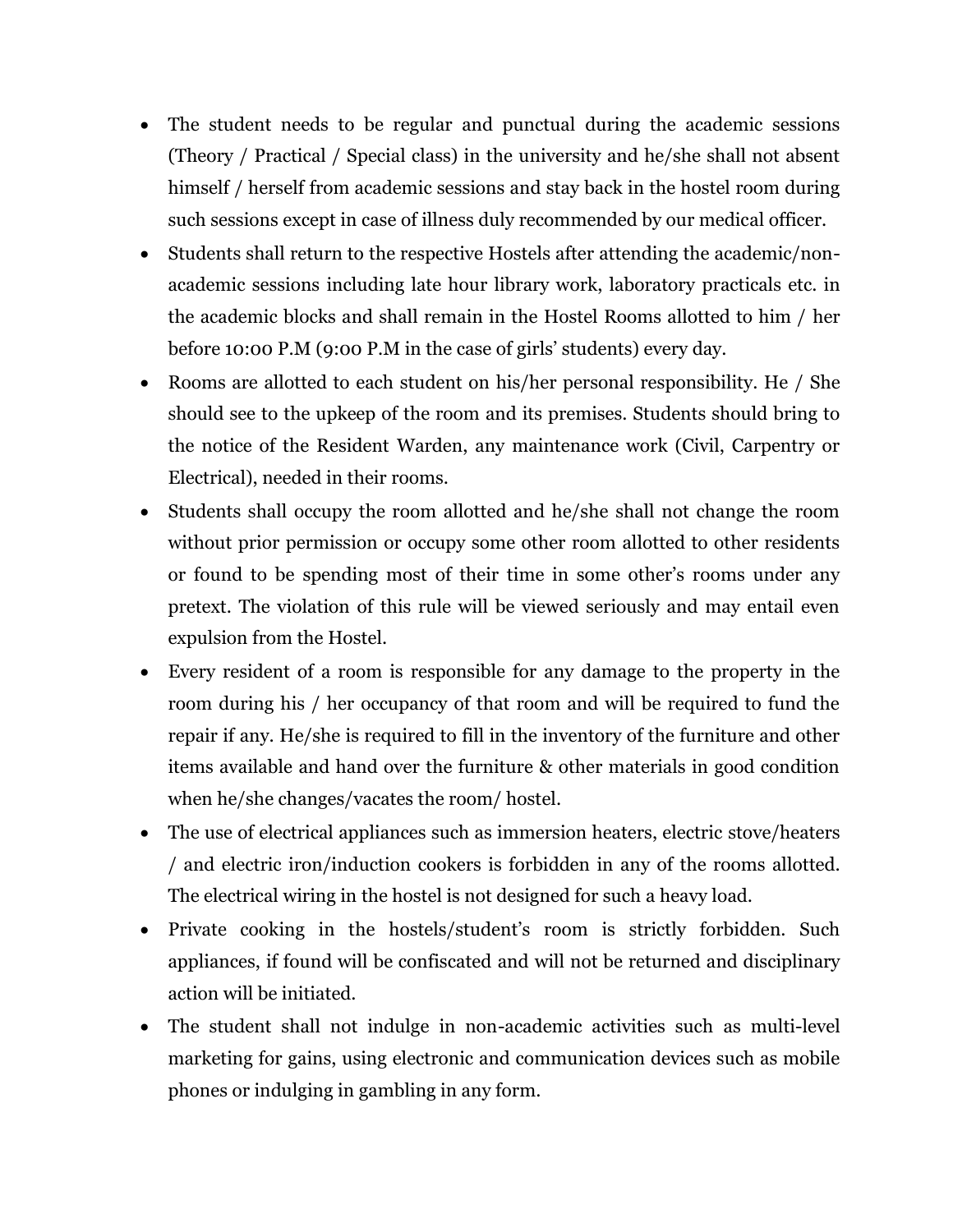- Playing loud music, dancing or creating objectionable scenarios either by action, words or creating noise loudly to the level of indecency to disturb co-students are strictly prohibited.
- The student should not play any musical instruments, MP3 player, possess professional video cameras or any other digital devices inside the Hostel premises. The use of audio systems which may cause inconvenience to other occupants is not allowed. Bringing such musical/electronic instruments inside the Hostel premises is a gross violation of the University rules and the prohibited instruments are liable to be confiscated by teaching/non-teaching staff and will not be returned. Besides, violation of this rule will entail further disciplinary action against the student.
- Smoking, chewing, or using drugs or narcotic items either in the Hostel premises or in the University campus is strictly prohibited. If a student is found to be under the influence of liquor/drugs or in possession of liquor bottles, cigarettes, cigars tobacco, narcotic substances or other similar items he/she is liable to be sent out of the Hostel summarily without further enquiry.
- Possession, consumption and distribution of tobacco, alcohol or narcotic drugs in the University premises is strictly prohibited. If liquor, narcotics or similar substances are found in any room, all the inmates of that room will be jointly responsible for the violation and they shall be summarily expelled from the Hostel as well as from Amrita University. If any of the above-mentioned items are found/seized, the student shall not plead ignorance/innocence and he/she will agree that he/she will be bound by the punishment that is awarded to all the inmates of that room. He / She shall not challenge the punishment given to all the inmates of that room jointly. The administration reserves the right to take strict disciplinary action, amounting to even expulsion at short notice from the hostel and rustication from the University.
- Any student found to be indulging in undesirable activities such as physical assault, damage to property etc., will be liable for disciplinary action including expulsion from the hostel at short notice. The student will be liable to compensate the loss/damage to the property as determined by the Hostel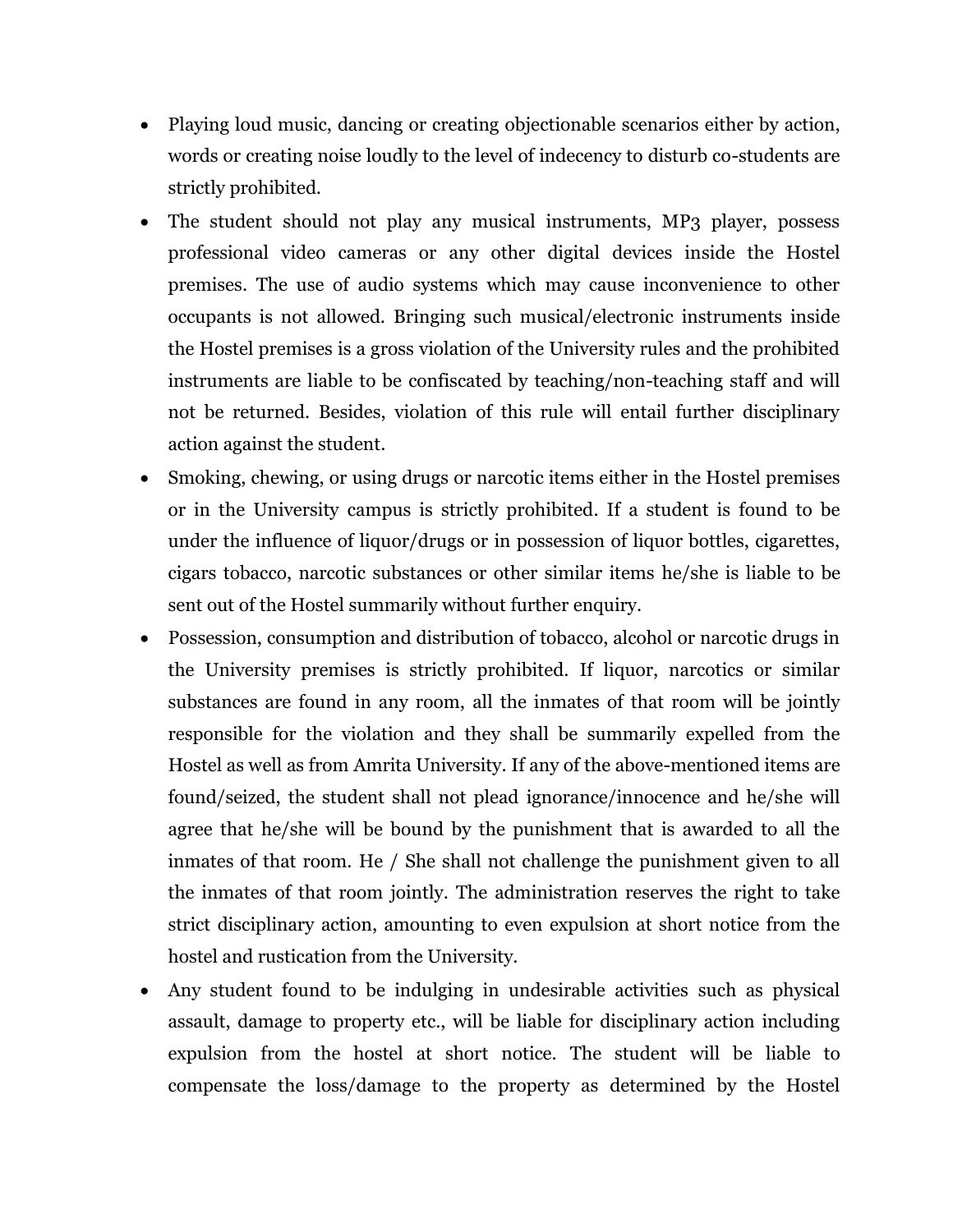authorities. If any fittings/fixtures in any room is found damaged, the cost of the damage will be collected from all the residents of the room.

- Residents are required to park the cycles only in the space provided for them in an orderly manner.
- Use of powered vehicles by students in the campus is banned.
- Residents should not arrange any functions, birthday parties or meeting within the hostel premises.
- The residents are responsible for the safe keeping of their personal belongings. They are advised to desist from bringing and keeping ornaments and expensive items/gadgets in the rooms. Except minimum cash in hand, money should be deposited in the bank. They should keep all valuable items such as Laptop, Mobile phones, ATM card etc., locked. They should also lock the room even when they are out for a short period. Hostel authorities are not responsible for loss, theft/damage to any of the personal belongings including cash, mobiles, watches, laptops etc.
- Residents are expected to be decently dressed when moving around in the hostels, dining halls and surroundings.
- Birthday celebrations are allowed only with prior permission from the department class advisor before 8 PM at a specified location in the campus.



- Ragging is strictly banned. The student shall not indulge in any form of ragging/teasing/physically/ verbally hurting other co-students. Involvement in such ragging/teasing/physical violence/harassing women students by words or action will be viewed seriously including expulsion from the Hostel and University summarily.
- Ragging which is a CRIMINAL & NON-BAILABLE offense is defined in legal parlance as, "display of noisy, disorderly conduct doing any act which causes or is likely to cause physical or psychological harm or raise apprehension or fear, shame or embarrassment to a student in any academic institution and includes:-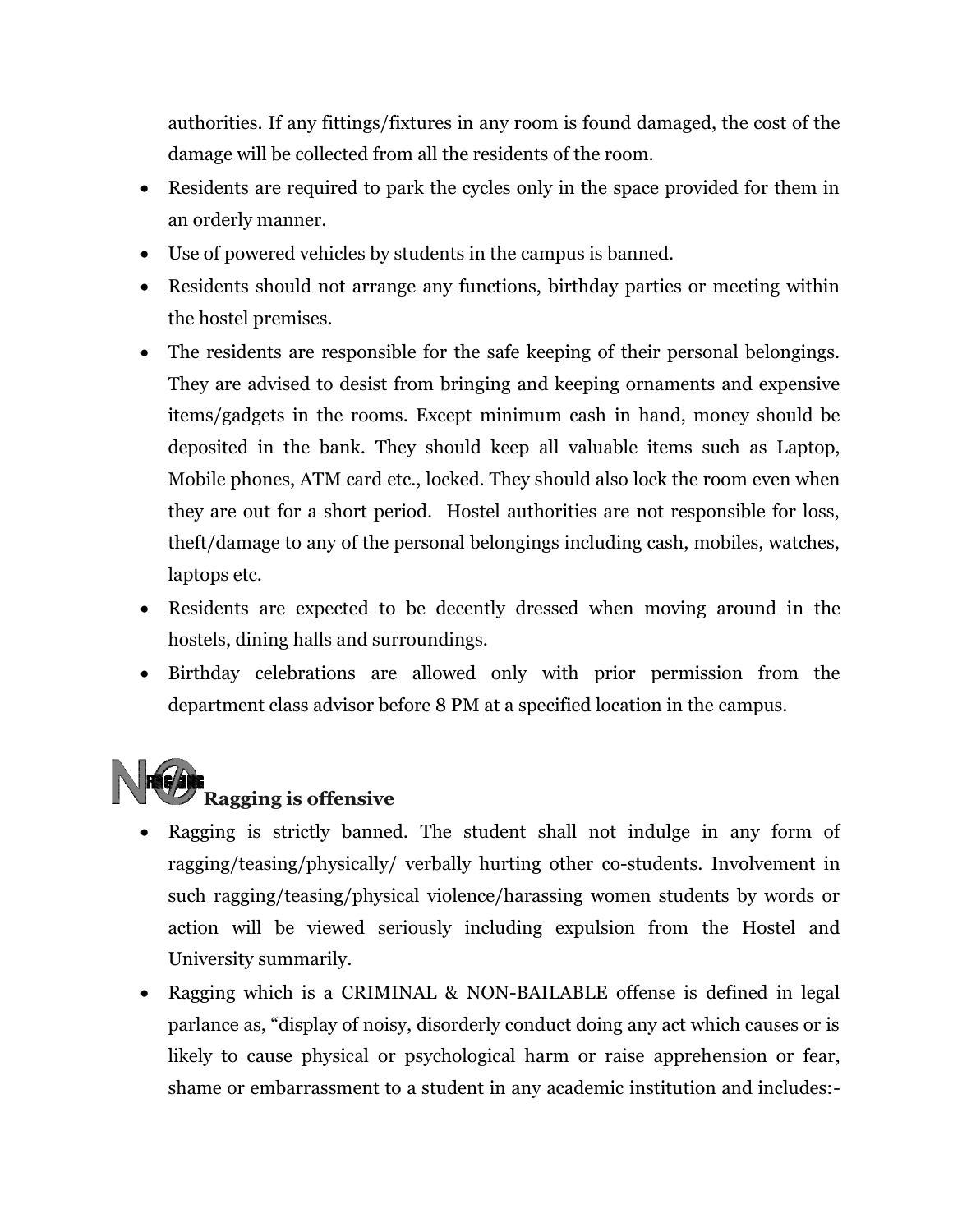teasing, abusing, of playing practical jokes on or causing hurt to such student; or asking the student to do any act or perform something which such student will not in the ordinary course be willing to do".

- Call: Dr. A S. Ramkumar 9944205630 / Dr. K. Bagavinar 8903342204 for complaints related to ragging
- Fresher's are encouraged to report incidents of ragging. Those who do not report after being subject to or witness to ragging are also liable to be punished.
- When the persons committing or abetting ragging are not identified, collective punishment could be resorted to as a possible deterrent measure, to ensure community pressure on the potential perpetrators not to indulge in ragging.
- All senior students, hostellers as well as day scholars, are required to sign an antiragging undertaking form.



#### **Visitors and Guests**

Parents/ Guardians are allowed to visit their wards as per the following timings.

- a. Working days: 5:15 pm to 7.30 pm
- b. Holidays: 7 am to 7.30 pm

Visitors are not allowed in the hostel after 7.30 pm. Guest of a resident may be permitted to stay in the hostel on payment basis with prior permission from the Chief Warden before arrival. Parents are strongly encouraged to visit the campus and interact with class advisor's/hostel wardens periodically.

# **Issue of Gate Pass**

 Residents of the hostels are required to get the permission from the resident warden through a computerized Campus Management System (CMS) as and when they want to go out of the campus. Two gate passes/month are normally given during weekends. In addition, special gate passes are given during festival holidays and during vacation.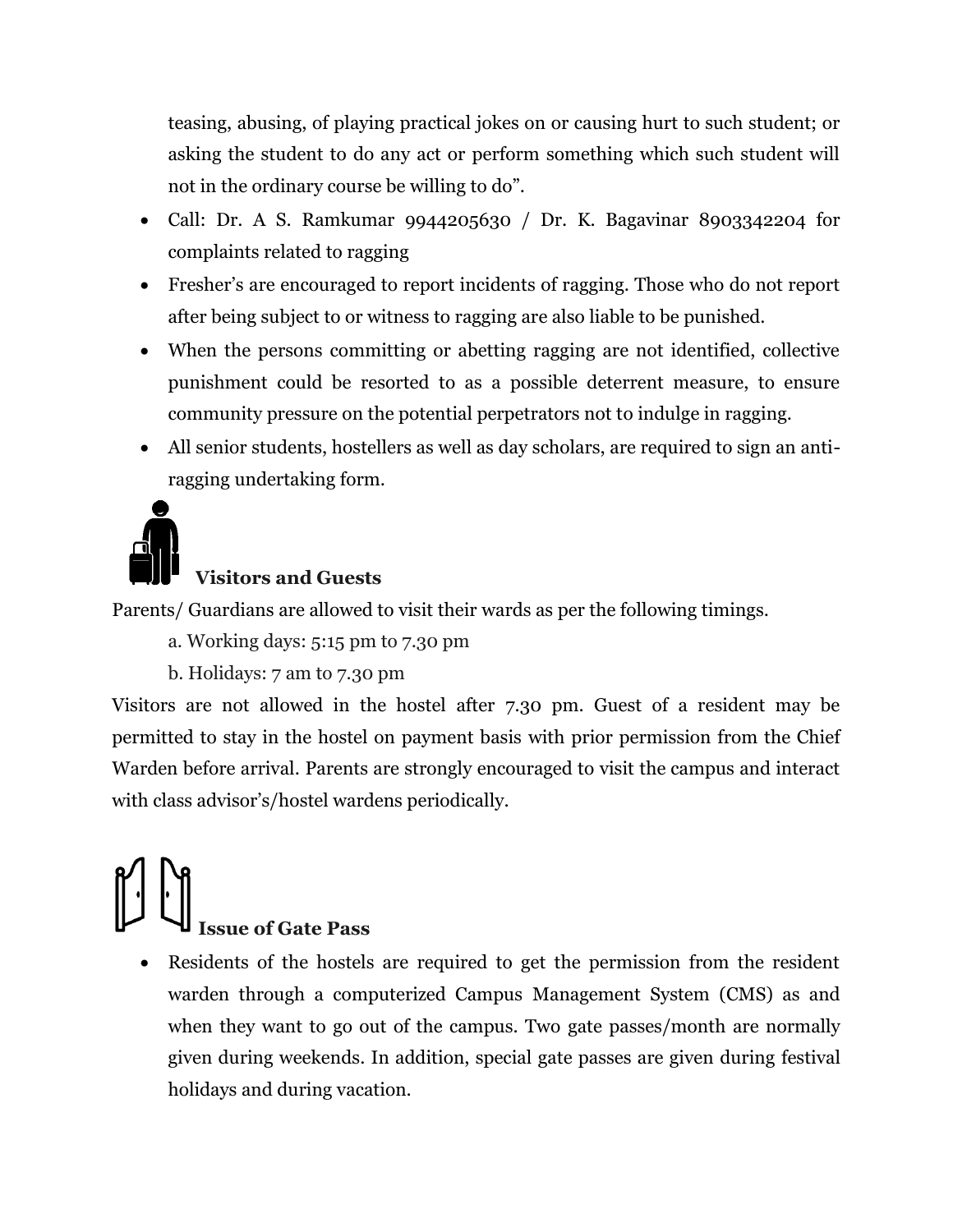- On regular working days, students need to apply for a gate pass through CMS to their respective Class Advisors. Based on the recommendation of the Class Advisor, the resident wardens can sanction the gate pass whereas during holidays the resident warden can sanction the gate pass directly.
- Hostel residents can access the CMS through any computer or their mobile phones within the campus intranet. A hostel resident can apply for a gate pass indicating the date and time (In/Out details) to the resident warden through CMS. They can check the status of the applied gate pass (Hostel residents can keep a maximum of two sanctioned gate passes on his/her account). The system also has an option for them to cancel the gate pass.
- Residents are permitted to go home during longer weekends. Gate passes should be applied at least 24 hrs. in advance. Gate pass is also given to go to city during other weekends. However, they are expected to return by the specified time (Ref. Hostel Timings).



- Pure and wholesome vegetarian food is served in buffet style in the hostels.
- Non-vegetarian food is not permitted anywhere inside the entire campus.
- No diner shall waste food.
- Mess charges are collected as a single annual payment in advance.
- All residents are expected to cooperate with the hostel administration by conserving water and electricity.
- The student needs to follow **timings of the hostel mess, table manners and observe decorum and decency in the mess hall.** As a resident of the Hostel, he/she will wear **clean and** decent **dress** as prescribed by the Hostel authorities **while using the Dining Hall, going out of the campus**. He / She shall not take any food items to the rooms under any pretext.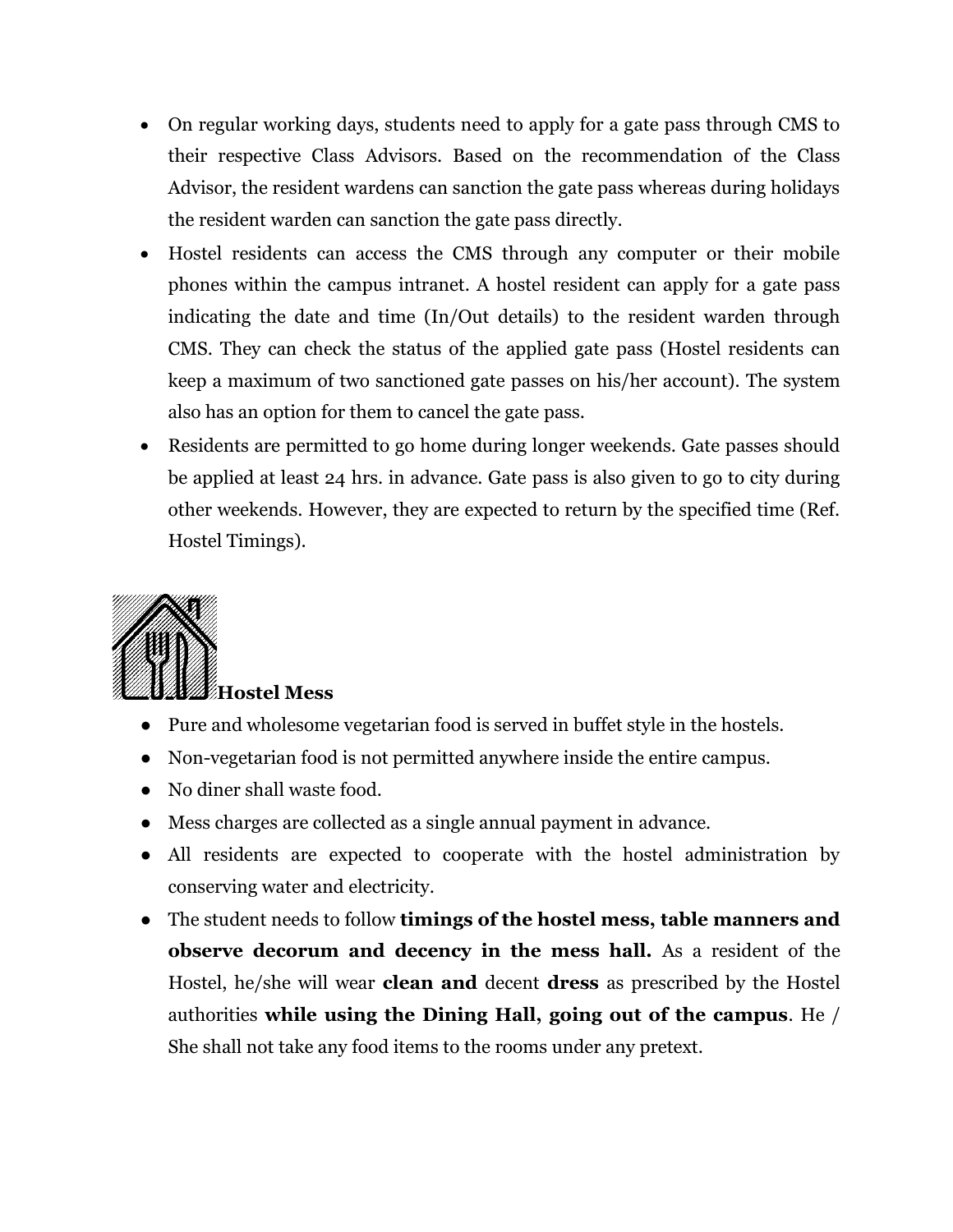- Food will not be supplied in the rooms. Residents of hostels are not allowed to take any food items, cups, saucers, plates, tumblers and other utensils of the hostel mess, to any place outside the mess hall or to their rooms under any circumstances.
- Residents can entertain their guest's / day scholars in 'staff mess' / canteens only.
- Hostellers without ID cards are not allowed to enter the mess hall during breakfast and lunch on working days.
- All diners shall interact with the mess staff in the dining hall in a courteous manner.

# $\circledcirc$   $\circledcirc$ 4.鱼岛 曲乡圃

## **Facilities in the Hostels/Campus**

Neatly furnished room with one steel cot  $(6.5 \times 2.5)$ , table, cupboard, plastic armchair per student.

- Dedicated library facility within the hostel
- Laundry & ironing facility
- Night canteen in the hostel
- Round-the-clock power supply
- Hot water during early morning hours
- Well-furnished mess halls with large seating capacity
- Medical supervisors in each hostel to attend to medical emergency
- Round-the-clock clinic with dedicated medical team on campus
- Mini Stationary store in girls' hostel
- Power Laundry facility (payment should be made at the beginning of the semester)
- Beauty Salon (Naturals)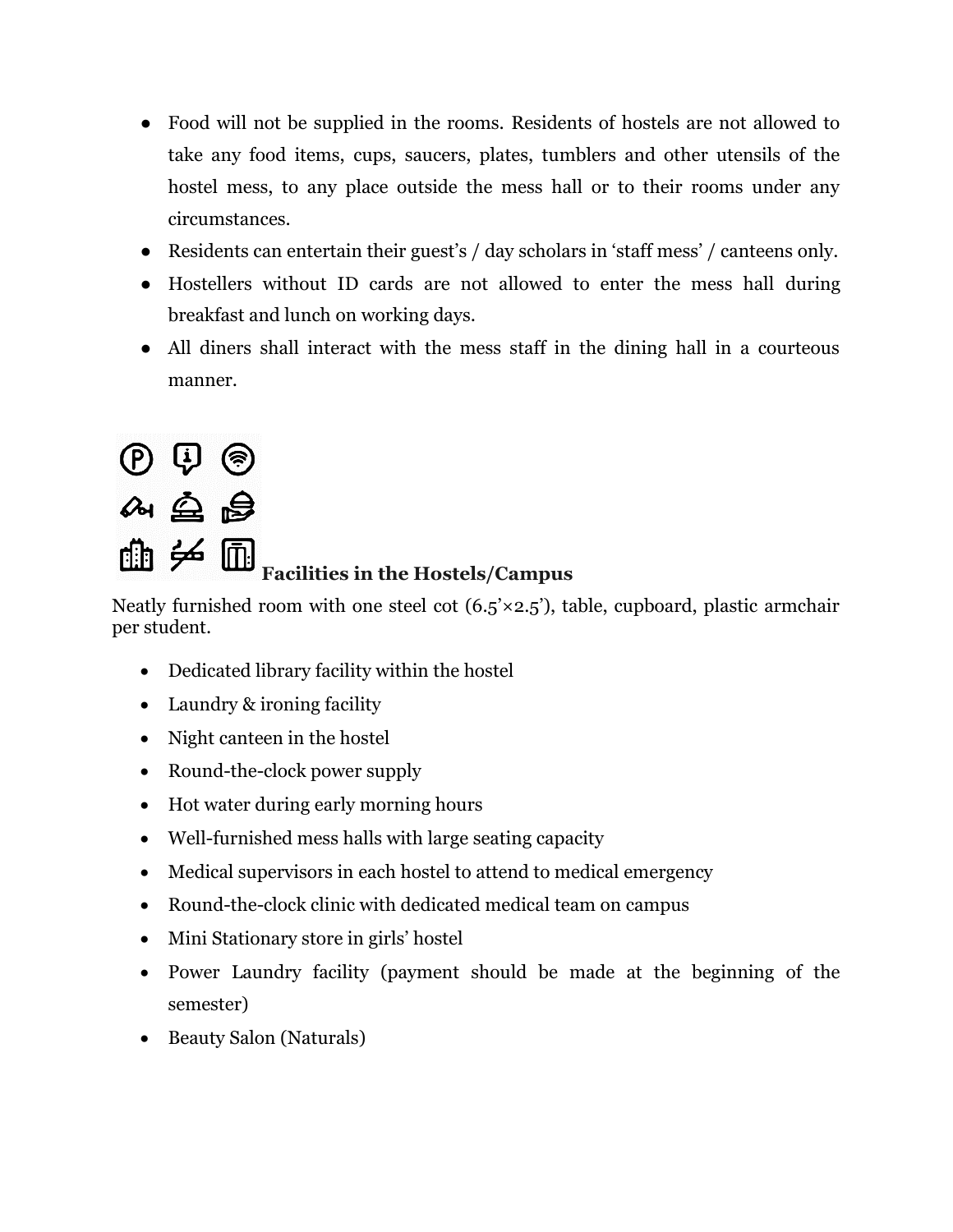

#### **Hostel Timings**

#### **General**

| Hostel gate open              | 5.30 am                              |  |
|-------------------------------|--------------------------------------|--|
| <b>Breakfast with Morning</b> |                                      |  |
| Tea                           | 7.15 am $-$ 8.20 am                  |  |
| Lunch                         | $12.30 \text{ pm} - 2.00 \text{ pm}$ |  |
| <b>Evening Tea and Snacks</b> | $5.00 \text{ pm} - 5.30 \text{ pm}$  |  |
| Dinner                        | 7.15 pm $-8.30$ pm                   |  |
| Boys night canteen            | $9.00 \text{ pm} - 10 \text{ pm}$    |  |
| Girls canteens                | $3.30 \text{ pm} - 10.15 \text{ pm}$ |  |
|                               | (Also 9.30 am - 12.30 pm on          |  |
|                               | holidays)                            |  |

#### **City Pass (Late comers will be warned/debarred/ fined)**

Boys (Other than I semester) 6.00 am – 9.00 pm

| Boys (I semester) | 7.00 am $-$ 8.00 pm |
|-------------------|---------------------|
|-------------------|---------------------|

Girls 7.00 am – 8.00 pm

#### **Return to Hostel from rest of the campus**

| <b>Boys</b>               | 10.00 pm                                             |
|---------------------------|------------------------------------------------------|
| Girls                     | $9.00 \text{ pm}$                                    |
| <b>Marking Attendance</b> | 10.15 pm to 11.00 pm                                 |
| Study/Silent hour         | 11.00 pm to 12 Midnight (own room only)              |
| Sleep time/ Silent hour   | 12.00 Midnight to 5.00 am (Own room only & WiFi off) |

- 1. Students reporting late from city pass will be warned. Repeated offenders will be penalized by impounding their next turn of city pass by the CFW.
- 2. Students entering the hostel after closure of gates too will attract penalties as above.
- 3. Gauthama Bhavanam will close at 12.00 midnight for the benefit of staff/ students engaged in research, projects etc.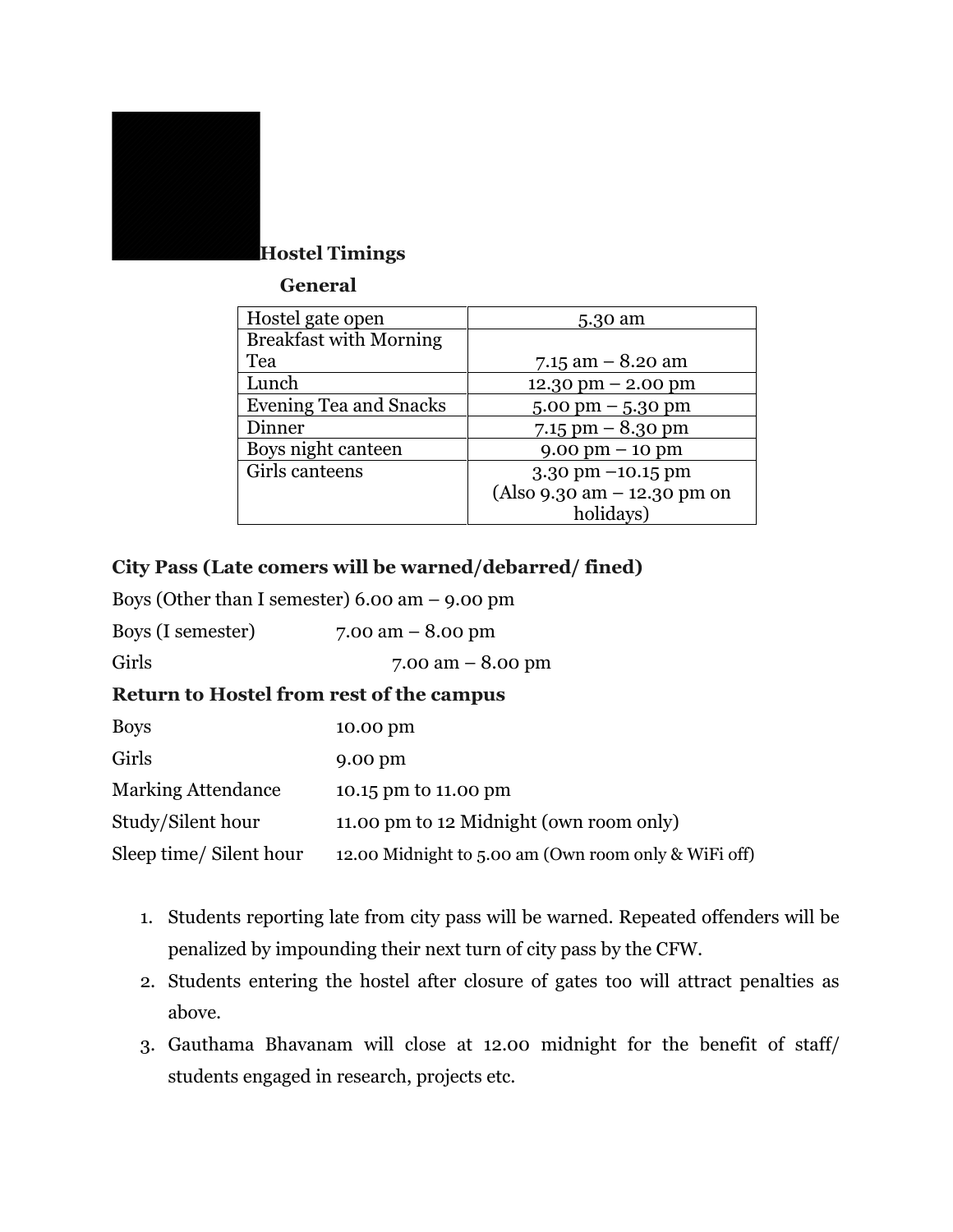4. Wi-Fi will be turned off from 12 midnights to 5.00 am for all I, II and III year hostels. Students entering other rooms or staying outside of their own rooms between 10.30 pm - 5.00 am will be reported, investigated for involvement in unlawful activities and their rooms checked for banned substances within 24Hrs.



#### **Rights of Hostel Administration**

- 1. Any breach of rules will attract enquiry and disciplinary action. The hostel authorities reserve the right to take direct disciplinary action, amounting to even expulsion at short notice from the hostel.
- 2. The Hostel authorities reserve the right to change these rules from time to time keeping the students informed through general circulars displayed on the hostel notice boards.



#### **Personal counseling:**

The professional Counselors available in the campus stationed at Academic Block -1 in the evening hours available for personal counseling.

Dr. C.S.Sowndaram Professional Counselor (9443922382)

Ms.S.A.Rajalakshmi Faculty – Department of Students Welfare (9566919563)